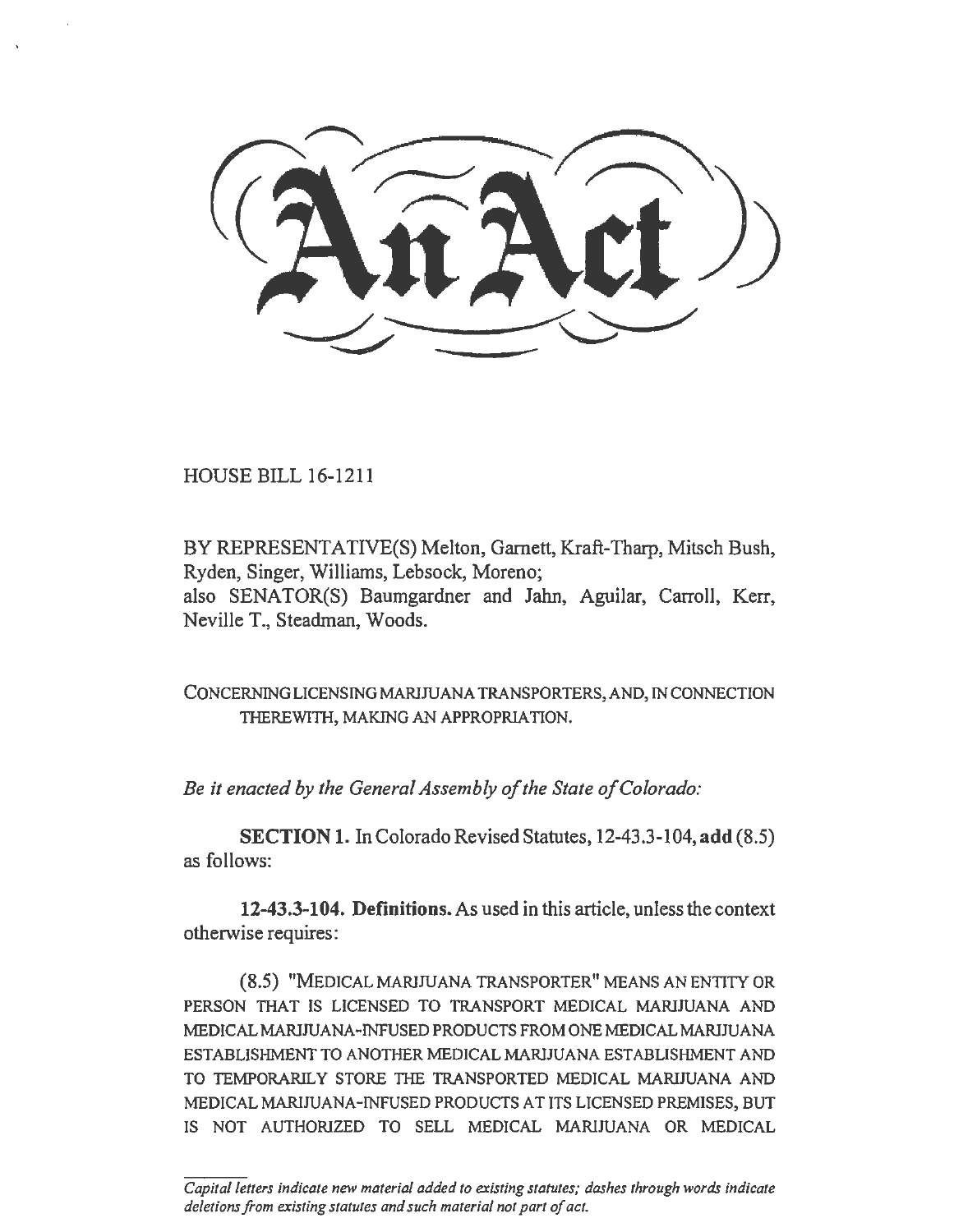MARIJUANA-INFUSED PRODUCTS UNDER ANY CIRCUMSTANCES.

SECTION 2. In Colorado Revised Statutes, 12-43.3-202, add (2) (a) (XVIII.6) as follows:

12-43.3-202. Powers and duties of state licensing authority rules. (2) (a) Rules promulgated pursuant to paragraph (b) of subsection ( 1) of this section may include, but need not be limited to, the following subjects:

(XVIII.6) MEDICAL MARIJUANA TRANSPORTER LICENSED BUSINESSES, INCLUDING REQUIREMENTS FOR DRIVERS, INCLUDING OBTAINING AND MAINTAINING A VALID COLORADO DRIVER'S LICENSE; INSURANCE REQUIREMENTS; ACCEPTABLE TIME FRAMES FOR TRANSPORT, STORAGE, AND DELIVERY; REQUIREMENTS FOR TRANSPORT VEHICLES; AND REQUIREMENTS FOR LICENSED PREMISES;

SECTION 3. In Colorado Revised Statutes, 12-43.3-301, add (I) (e) as follows:

12-43.3-301. Local licensing authority - applications - licenses. (1) A local licensing authority may issue only the following medical marijuana licenses upon payment of the fee and compliance with all local licensing requirements to be determined by the local licensing authority:

( e) A MEDICAL MARIJUANA TRANSPORTER LICENSE.

SECTION 4. In Colorado Revised Statutes, 12-43.3-401, add (1) (e) as follows:

12-43.3-401. Classes oflicenses. (1) For the purpose ofregulating the cultivation, manufacture, distribution, and sale of medical marijuana, the state licensing authority in its discretion, upon application in the prescribed form made to it, may issue and grant to the applicant a license from any of the following classes, subject to the provisions and restrictions provided by this article:

( e) MEDICAL MARIJUANA TRANSPORTER LICENSE.

SECTION 5. In Colorado Revised Statutes, add 12-43.3-406 as

PAGE 2-HOUSE BILL 16-1211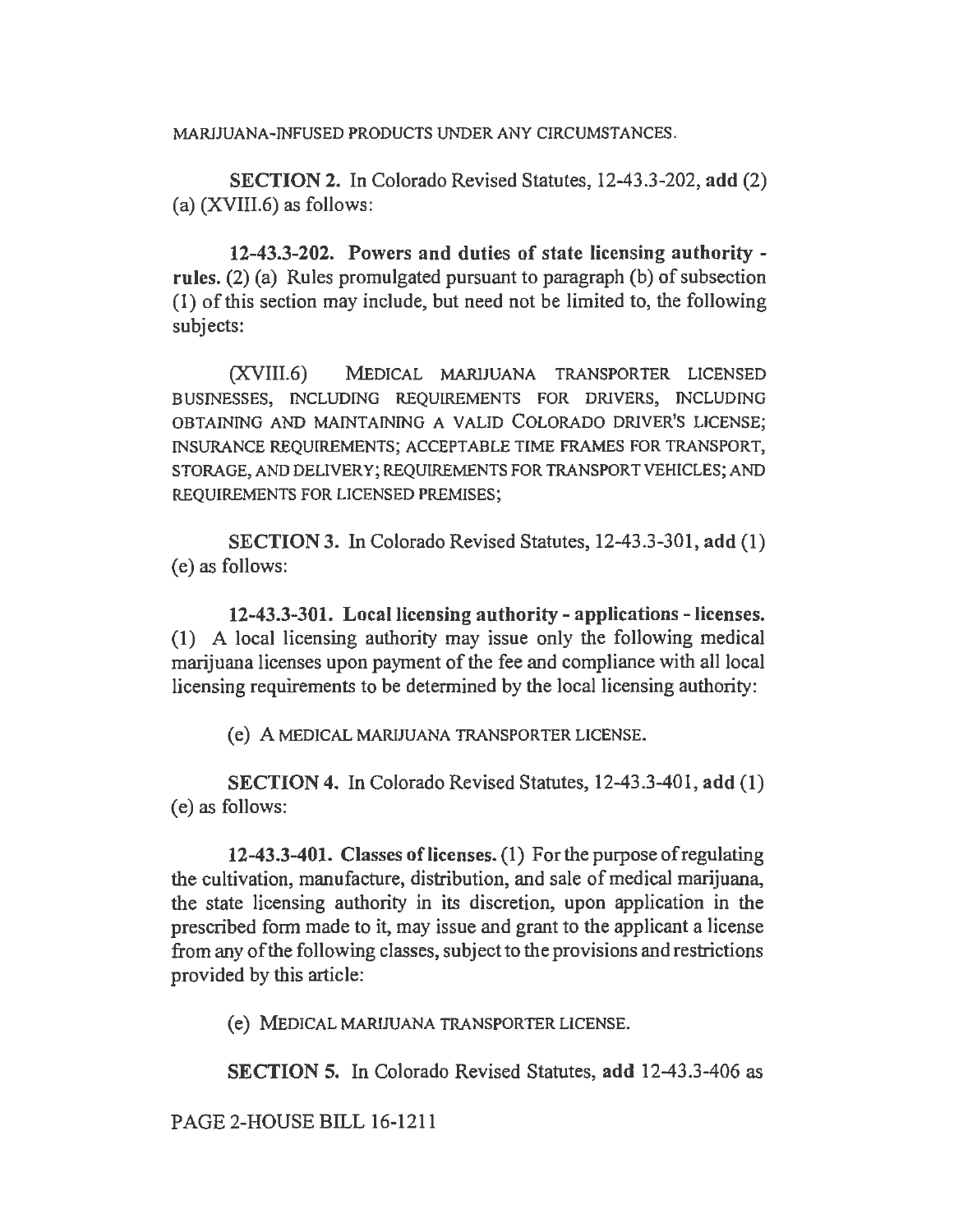follows:

12-43.3-406. Medical marijuana transporter license. (I) (a) A MEDICAL MARIJUANA TRANSPORTER LICENSE MAY BE ISSUED TO A PERSON TO PROVIDE LOGISTICS, DISTRIBUTION, AND STORAGE OF MEDICAL MARIJUANA AND MEDICAL MARIJUANA-INFUSED PRODUCTS. NOTWITHSTANDING ANY OTHER PROVISIONS OF LAW, A MEDICAL MARIJUANA TRANSPORTER LICENSE IS VALID FOR TWO YEARS, BUT CANNOT BE TRANSFERRED WITH A CHANGE OF OWNERSHIP. A LICENSED MEDICAL MARIJUANA TRANSPORTER IS RESPONSIBLE FOR THE MEDICAL MARIJUANA AND MEDICAL MARIJUANA-INFUSED PRODUCTS ONCE IT TAKES CONTROL OF THE PRODUCT.

(b) A LICENSED MEDICAL MARIJUANA TRANSPORTER MAY CONTRACT WITH MULTIPLE LICENSED MEDICAL MARIJUANA BUSINESSES.

(c) ON AND AFTER JULY l, 2017, ALL MEDICAL MARIJUANA TRANSPORTERS SHALL HOLD A VALID MEDICAL MARIJUANA TRANSPORTER LICENSE; EXCEPT THAT AN ENTITY LICENSED PURSUANT TO THIS ARTICLE THAT PROVIDES ITS OWN DISTRIBUTION IS NOT REQUIRED TO HAVE A MEDICAL MARIJUANA TRANSPORTER LICENSE TO TRANSPORT AND DISTRIBUTE ITS PRODUCTS. THE STA TE LICENSING AUTHORITY SHALL BEGIN ACCEPTING APPLICATIONS AFTER JANUARY l, 2017.

(2) A MEDICAL MARIJUANA TRANSPORTER LICENSEE MA YMAINTAIN A LICENSED PREMISES TO TEMPORARILY STORE MEDICAL MARIJUANA AND MEDICAL MARIJUANA-INFUSED PRODUCTS AND TO USE AS A CENTRALIZED DISTRIBUTION POINT. THE LICENSED PREMISES MUST BE LOCATED IN A JURISDICTION THAT PERMITS THE OPERATION OF MEDICAL MARIJUANA CENTERS.A LICENSED MEDICAL MARIJUANA TRANSPORTER MAY STORE AND DISTRIBUTE MEDICAL MARIJUANA AND MEDICAL MARIJUANA-INFUSED PRODUCTS FROM THIS LOCATION. A STORAGE FACILITY MUST MEET THE SAME SECURITY REQUIREMENTS THAT ARE REQUIRED TO OBTAIN A MEDICAL MARIJUANA OPTIONAL PREMISE CULTIVATION LICENSE.

(3) A MEDICAL MARIJUANA TRANSPORTER LICENSEE SHALL USE THE SEED-TO-SALE TRACKING SYSTEM DEVELOPED PURSUANT TO SECTION 12-43.4-202 (1) TO CREATE SHIPPING MANIFESTS DOCUMENTING THE TRANSPORT OF MEDICAL MARIJUANA AND MEDICAL MARIJUANA-INFUSED PRODUCTS THROUGHOUT THE STATE.

PAGE 3-HOUSE BILL 16-1211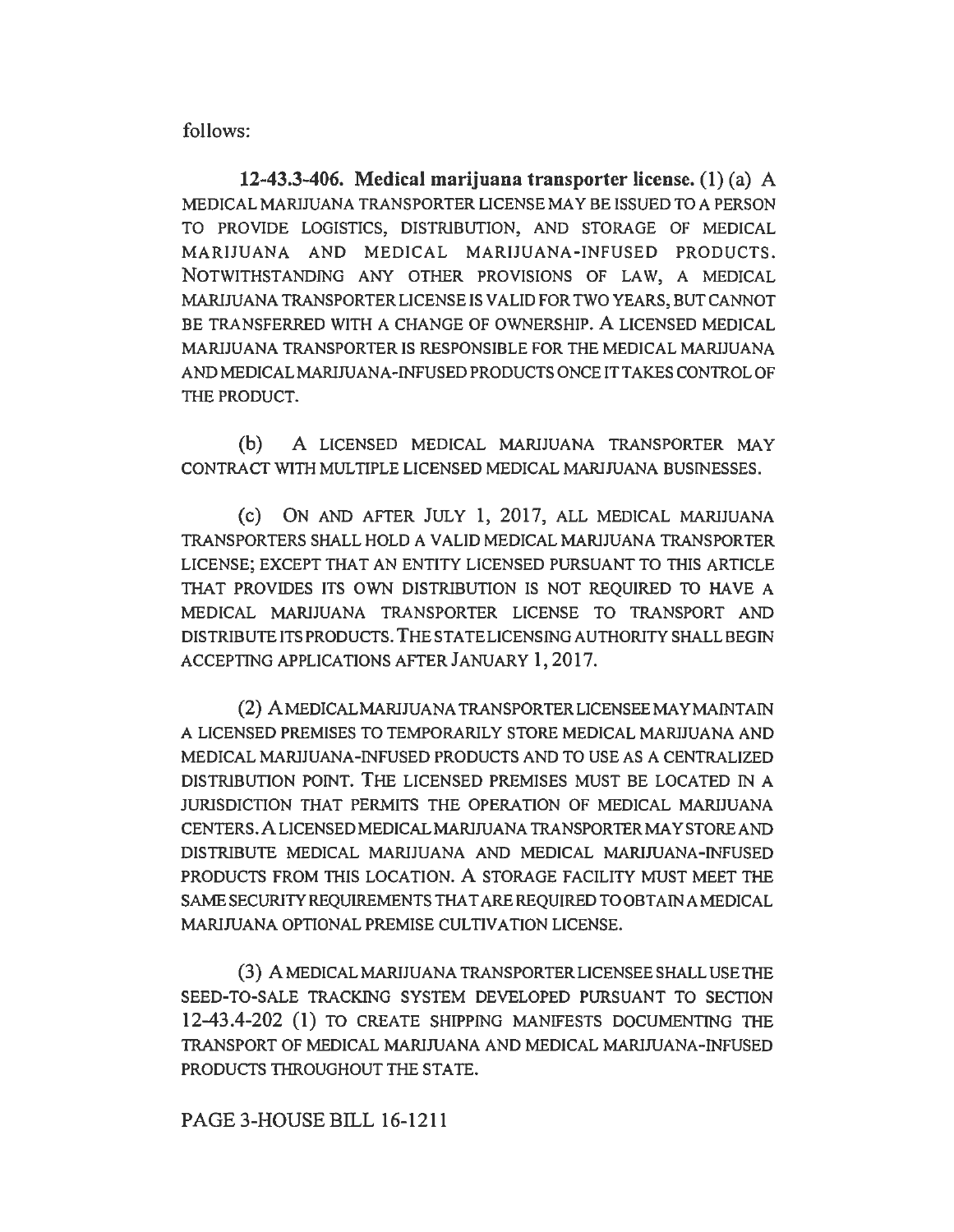( 4) A MEDICAL MARIJUANA TRANSPORTER LICENSEE MAY:

(a) MAINTAIN AND OPERATE ONE OR MORE WAREHOUSES IN THE STATE TO HANDLE MEDICAL MARIJUANA AND MEDICAL MARIJUANA-INFUSED PRODUCTS; AND

(b) DELIVER MEDICAL MARIJUANA AND MEDICAL MARIJUANA-INFUSED PRODUCTS ON ORDERS PREVIOUSLY TAKEN IF THE PLACE WHERE ORDERS ARE TAKEN AND DELIVERED IS LICENSED.

SECTION 6. In Colorado Revised Statutes, 12-43.4-103, add (21.5) as follows:

12-43.4-103. Definitions. As used in this article, unless the context otherwise requires:

(21.5) "RETAIL MARIJUANA TRANSPORTER" MEANS AN ENTITY OR PERSON THAT IS LICENSED TO TRANSPORT RETAIL MARIJUANA AND RETAIL MARIJUANA PRODUCTS FROM ONE RETAIL MARJJUANA ESTABLISHMENT TO ANOTIIERRETAIL MARIJUANA ESTABLISHMENT AND TO TEMPORARILY STORE THE TRANSPORTED RETAIL MARIJUANA AND RETAIL MARIJUANA PRODUCTS AT ITS LICENSED PREMISES, BUT IS NOT AUTHORJZED TO SELL RETAIL MARIJUANA OR RETAIL MARIJUANA PRODUCTS UNDER ANY CIRCUMSTANCES.

SECTION 7. In Colorado Revised Statutes, 12-43.4-202, add (3) (a) (XVII) as follows:

12-43.4-202. Powers and duties of state licensing authority rules. (3) (a) Rules promulgated pursuant to paragraph (b) of subsection (2) of this section must include, but need not be limited to, the following subjects:

(XVII) RETAIL MARIJUANA TRANSPORTER LICENSED BUSINESSES, INCLUDING REQUIREMENTS FOR DRIVERS, INCLUDING OBTAINING AND MAINTAINING A VALID COLORADO DRIVER'S LICENSE; INSURANCE REQUIREMENTS; ACCEPTABLE TIME FRAMES FOR TRANSPORT, STORAGE, AND DELIVERY; REQUIREMENTS FOR TRANSPORT VEHICLES; AND REQUIREMENTS FOR LICENSED PREMISES;

SECTION 8. In Colorado Revised Statutes, 12-43.4-401, amend

PAGE 4-HOUSE BILL 16-1211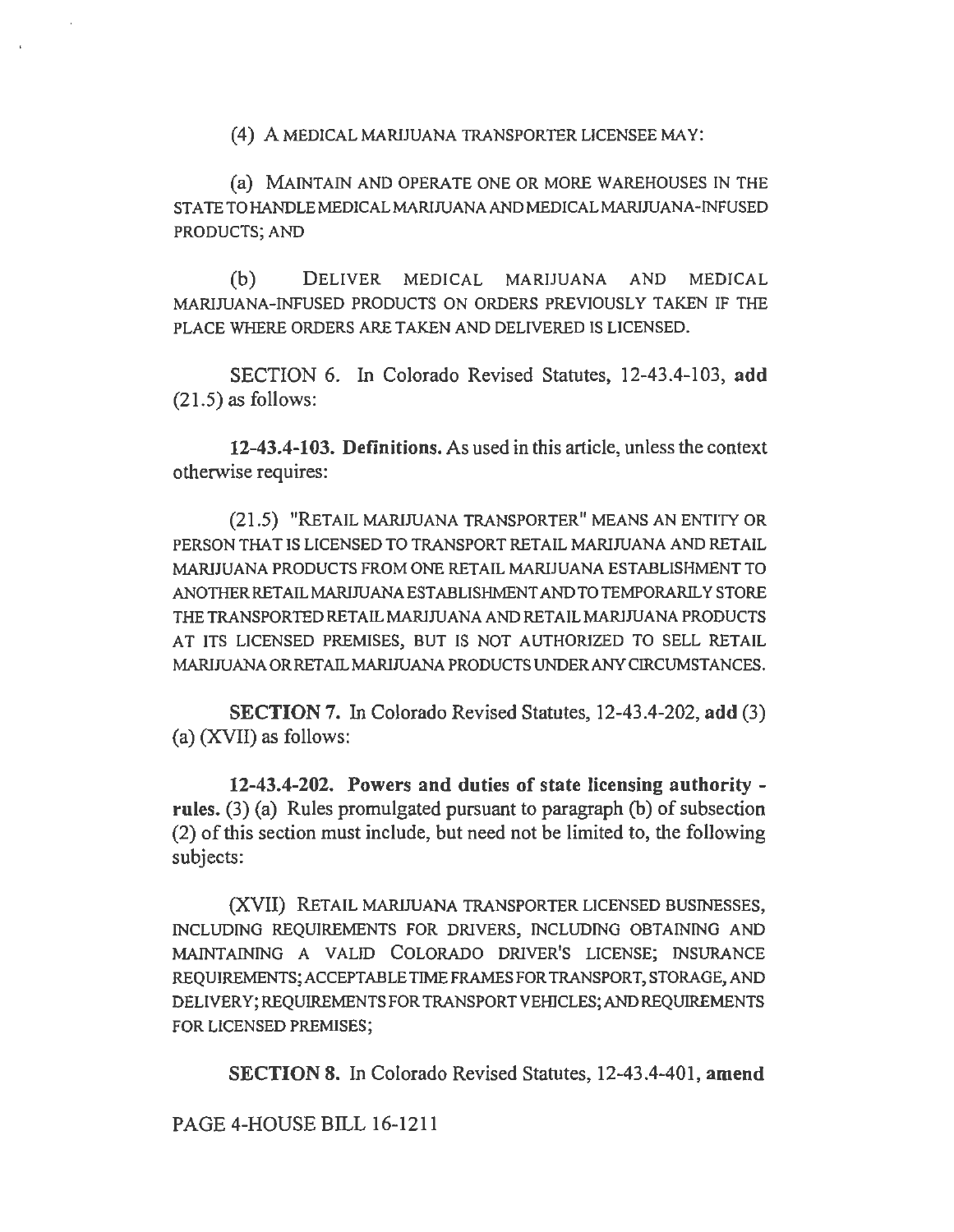$(1)$  (d); and add  $(1)$  (f) as follows:

12-43.4-401. Classes of licenses. (1) For the purpose of regulating the cultivation, manufacture, distribution, sale, and testing of retail marijuana and retail marijuana products, the state licensing authority in its discretion, upon receipt of an application in the prescribed form, may issue and grant to the applicant a license from any of the following classes, subject to the provisions and restrictions provided by this article:

(d) Retail marijuana testing facility license; and

(f) RETAIL MARIJUANA TRANSPORTER LICENSE.

SECTION 9. In Colorado Revised Statutes, add 12-43.4-406 as follows:

12-43.4-406. Retail marijuana transporter license. (1) (a) A RETAIL MARIJUANA TRANSPORTER LICENSE MAY BE ISSUED TO A PERSON TO PROVIDE LOGISTICS, DISTRIBUTION, AND STORAGE OF RETAIL MARIJUANA AND RETAIL MARIJUANA PRODUCTS. NOTWITIISTANDING ANY OTHER PROVISIONS OF LAW, A RETAIL MARIJUANA TRANSPORTER LICENSE IS VALID FOR TWO YEARS, BUT CANNOT BE TRANSFERRED WITH A CHANGE OF OWNERSHIP.ALICENSEDRETAILMARIJUANA TRANSPORTERISRESPONSIBLE FOR THE RETAIL MARIJUANA AND RETAIL MARIJUANA PRODUCTS ONCE IT TAKES CONTROL OF THE PRODUCT.

(b) A LICENSED RETAIL MARIJUANA TRANSPORTER MAY CONTRACT WITH MULTIPLE LICENSED RETAIL MARIJUANA BUSINESSES.

(c) ON AND AFTER JULY 1, 2017, ALL RETAIL MARIJUANA TRANSPORTERS SHALL HOLD A VALID RETAIL MARIJUANA TRANSPORTER LICENSE; EXCEPT THAT AN ENTITY LICENSED PURSUANT TO THIS ARTICLE THAT PROVIDES ITS OWN DISTRIBUTION IS NOT REQUIRED TO HA VE A RETAIL MARIJUANA TRANSPORTER LICENSE TO TRANSPORT AND DISTRIBUTE ITS PRODUCTS. THE STATE LICENSING AUTIIORITY SHALL BEGIN ACCEPTING APPLICATIONS AFTER JANUARY 1, 2017.

(2) A RETAIL MARIJUANA TRANSPORTER LICENSEE MAY MAINTAIN A LICENSED PREMISES TO TEMPORARILY STORE RETAIL MARIJUANA AND RETAIL MARIJUANA PRODUCTS AND TO USE AS A CENTRALIZED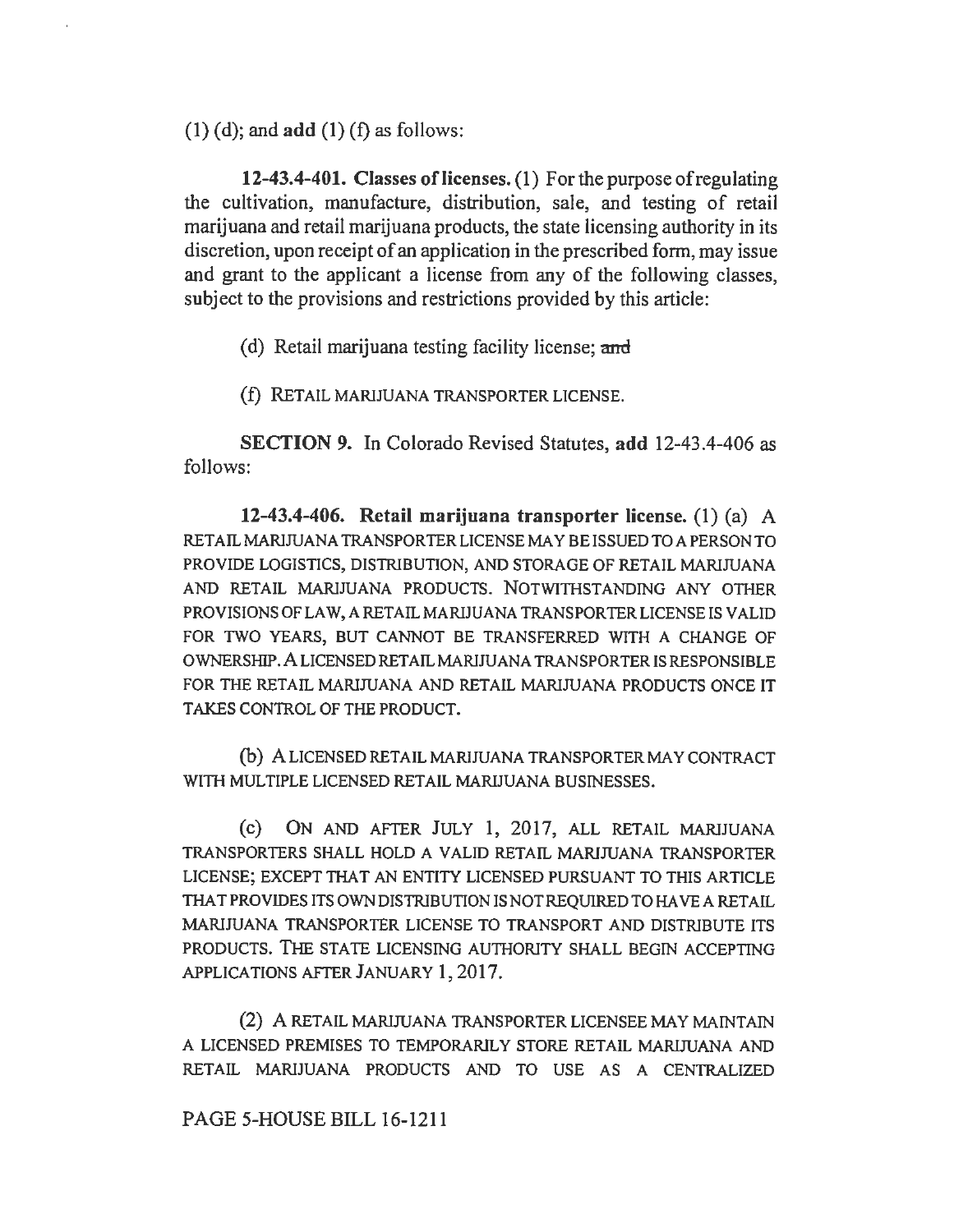DISTRIBUTION POINT. THE LICENSED PREMISES MUST BE LOCATED IN A JURISDICTION THAT PERMITS TIIE OPERATION OF RETAIL MARIJUANA STORES. A LICENSED RETAIL MARIJUANA TRANSPORTER MAY STORE AND DISTRIBUTE RETAIL MARIJUANA AND RETAIL MARIJUANA PRODUCTS FROM THIS LOCATION. A STORAGE FACILITY MUST MEET THE SAME SECURITY REQUIREMENTS THAT ARE REQUIRED TO OBTAIN A RETAIL MARIJUANA CULTIVATION LICENSE.

(3) A RETAIL MARIJUANA TRANSPORTER LICENSEE SHALL USE THE SEED-TO-SALE TRACKING SYSTEM DEVELOPED PURSUANT TO SECTION 12-43.4-202 (1) TO CREATE SHIPPING MANIFESTS DOCUMENTING THE TRANSPORT OF RETAIL MARIJUANA AND RETAIL MARIJUANA PRODUCTS THROUGHOUT THE STA TE.

(4) A RETAIL MARIJUANA TRANSPORTER LICENSEE MAY:

(a) MAINTAIN AND OPERATE ONE OR MORE WAREHOUSES IN THE STA TE TO HANDLE RETAIL MARIJUANA AND RETAIL MARIJUANA PRODUCTS; AND

(b) DELIVER RETAIL MARIJUANA PRODUCTS ON ORDERS PREVIOUSLY TAKEN IF THE PLACE WHERE ORDERS ARE TAKEN AND DELIVERED IS LICENSED.

SECTION 10. In Colorado Revised Statutes, repeal as added by House Bill 16-1261 12-43.4-406 as follows:

12-43.4-406. Retail marijuana transport license. (I) A RETAIL MARIJUANA TRANSPORT LICENSE MAY DE ISSUED TO A PERSON WIIO ONLY TEMPORARILY STORES AND TRANSPORTS RETAIL MARIJUANA TI IROUGHOUT THE STATE FOR OTHER ENTITIES LICENSED PURSUANT TO THIS PART 4.

(2) A RETAIL MARIJUANA TRANSPORT LICENSEE SHALL MAINTAIN A LICENSED PREMISES FOR THE TEMPORARY STORAGE OF RETAIL MARIJUANA.

(3) A RETAIL MARIJUANA TRANSPORT LICENSEE SI IALL HAVE ACCESS TO AND SHALL USE THE SEED-TO-SALE TRACKING SYSTEM DEVELOPED PURSUANT TO SECTION 12-43.4-202 (1) TO CREATE SHIPPING MANIFESTS DOCUMENTING THE TRANSPORT OF RETAIL MARIJUANA THROUGHOUT THE STATE.

PAGE 6-HOUSE BILL 16-1211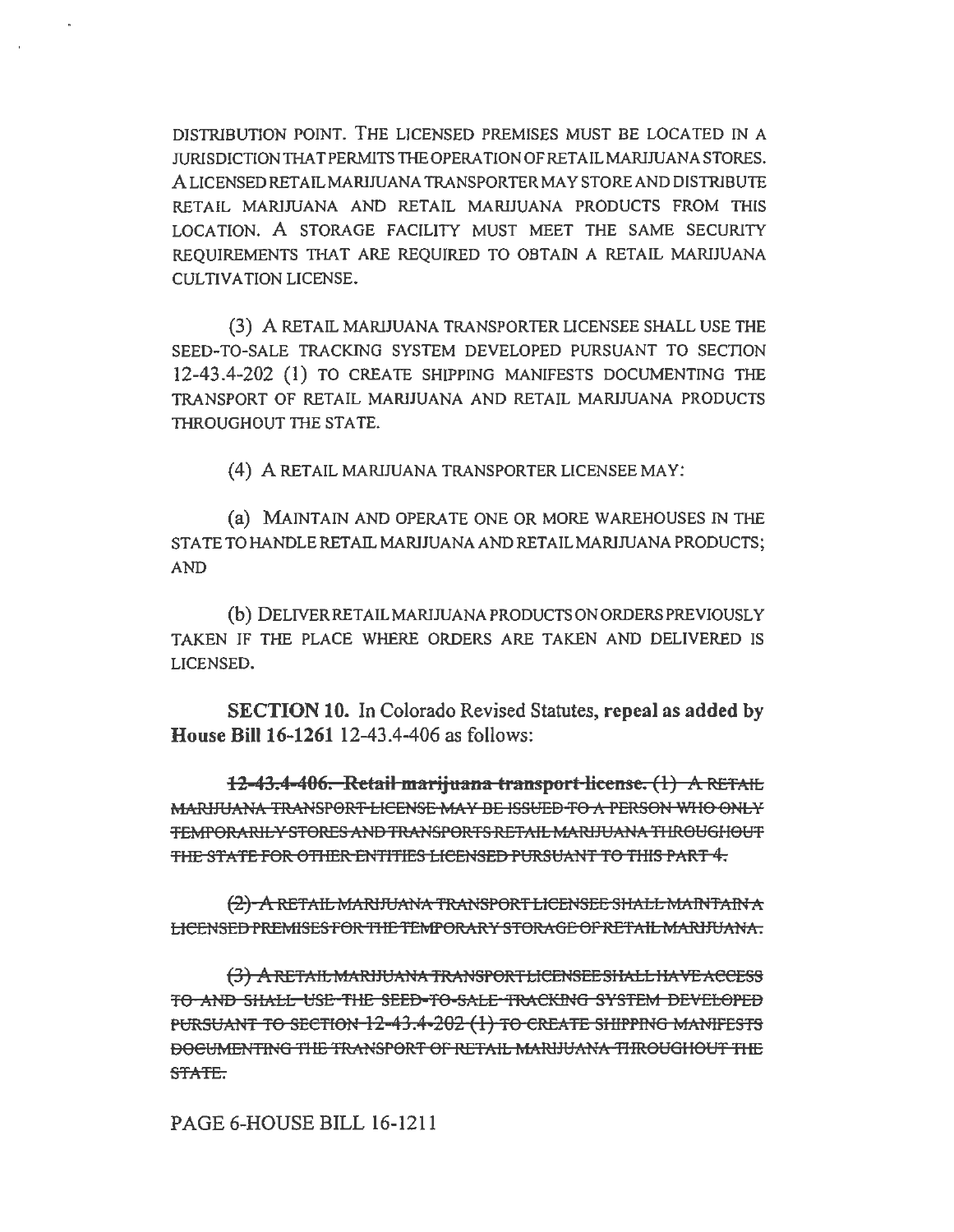(4) AN ENTITY LICENSED PURSUANT TO THIS PART 4 MAY TRANSPORT ITS OWN RETAIL MARIJUANA OR RETAIL MARIJUANA PRODUCTS WITHOUT POSSESSING A LICENSE PURSUANT TO THIS SECTION.

SECTION 11. Appropriation. (I) For the 2016-17 state fiscal year, \$76,284 is appropriated to the department of revenue. This appropriation is from the marijuana cash fund created in section 12-43.3-501 (1) (a), C.R.S. To implement this act, the department may use this appropriation as follows:

(a) \$58, 783 for marijuana enforcement, which amount is based on an assumption that the department will require an additional 1.1 FTE;

(b) \$8,000 for CITA annual maintenance and support; and

(c) \$9,501 for the purchase of legal services.

(2) For the 2016-17 state fiscal year, \$9,501 is appropriated to the department of law. This appropriation is from reappropriated funds received from the department of revenue under paragraph (c) of subsection  $(1)$  of this section. To implement this act, the department of law may use this appropriation to provide legal services for the department of revenue.

SECTION 12. Act subject to petition - effective date. (1) This act takes effect at 12:01 a.m. on the day following the expiration of the ninety-day period after final adjournment of the general assembly (August 10, 2016, if adjournment sine die is on May 11, 2016); except that, if a referendum petition is filed pursuant to section I (3) of article V of the state constitution against this act or an item, section, or part of this act within such period, then the act, item, section, or part will not take effect unless approved by the people at the general election to be held in November 2016 and, in such case, will take effect on the date of the official declaration of the vote thereon by the governor.